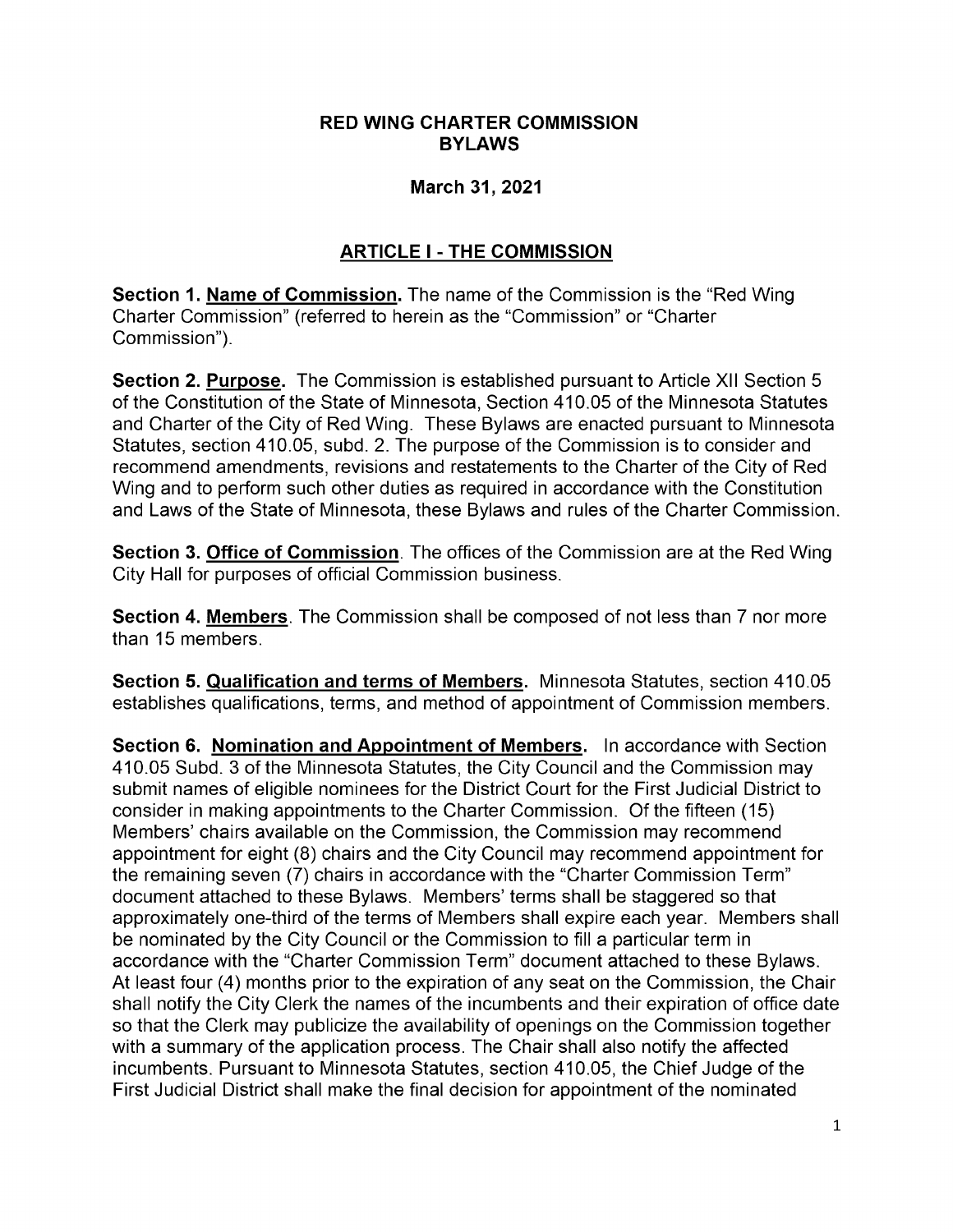candidates. Members may serve no more than two ( 2) consecutive terms without having at least a one (1) year break in service on the Commission. Members appointed to serve a partial term of less than twenty-four (24) months may serve the remainder of the partial term and then an additional two (2) consecutive terms without having at least at one (1) year break in service.

Section 7. Other Members. In addition to Members nominated by the City Council and the Commission and appointed by the Chief Judge of the First Judicial District, the Commission may also have members who are members of the Charter Commission as a result of holding another elected or appointed position, including a member of the City Council who is liaison to the Commission and one or more members of City staff liaisons. All such Members may participate in discussion, but shall not be entitled to vote.

Section 8. Removal. Members may be removed from office in accordance with Minnesota Statutes, section 410.05 Subd 2.

Section 9. Vacancies. Vacancies in the Commission shall be filled as provided in Minnesota Statutes, section 410.05 Subd 3.

## ARTICLE II — OFFICERS

**Section 1. Officers.** The officers of the Commission are Chair, Vice-Chair and Secretary, and the officers shall perform the duties required by law or specified in these Bylaws. The staff liaison from the City of Red Wing shall serve as the secretary of the Commission, but shall not be entitled to vote.

Section 2. Chair. The Chair shall call the regular meetings of the Commission, prepare the agenda, preside at all meetings, oversee the implementation of the decisions of the Commission and act as the primary liaison with City staff. The Chair retains all the rights and responsibilities held as a member of the Commission including the right to vote. The Chair shall submit to the Commission for its approval at its annual meeting an annual report summarizing the activities and accomplishments of the Commission for the preceding calendar year. The annual report to the Commission may contain the Chair's recommendation for Commission activities for the ensuing year.

**Section 3. Vice-Chair**. The Vice-Chair shall perform the duties of the Chair during the Chair's temporary absence, and shall perform such duties during the vacancy of that office until the Commission elects a new Chair.

**Section 4. Secretary**. The Secretary shall maintain the records, record the minutes and votes at each meeting, and submit approved minutes and relevant materials to the City Clerk for the purpose of maintaining a permanent record for public review. The Commission may designate by majority voice vote an Assistant Secretary from the Charter Commission membership whose duties shall be to assist the Secretary, and to perform the duties of Secretary in the event of the absence of the Secretary.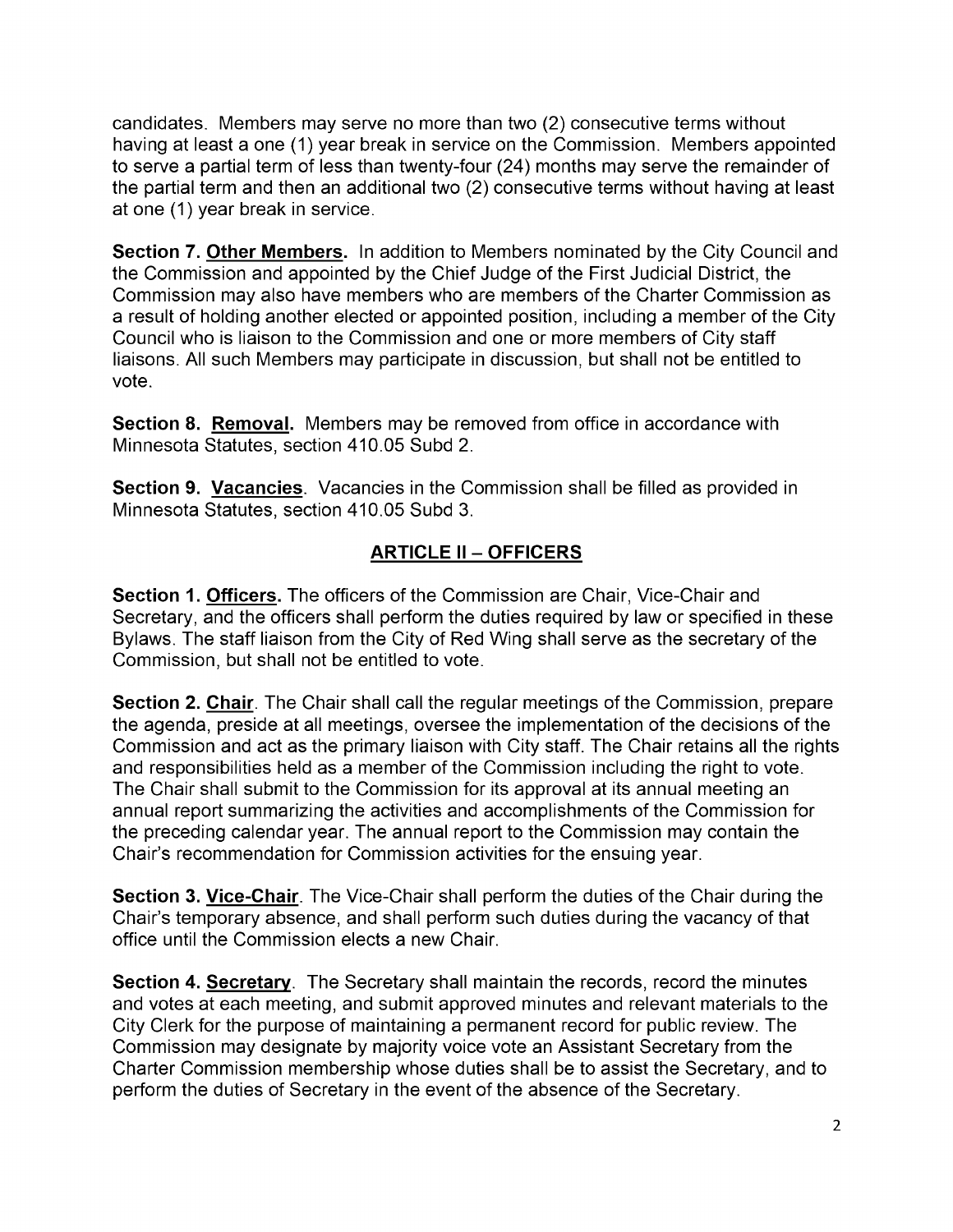Section 5. Compensation; Expenses. Minnesota Statutes, section 410.06 provides that members of the Commission shall receive no compensation, and specifies the amount and kind of expenses allowed.

Section 6. Additional Duties. The officers of the Commission shall perform such other duties and functions as may from time to time be required by the Commission.

Section 7. Elections. The Chair and Vice-Chair shall be elected from among the members of the Commission for a one (1) year term at its annual meeting and shall hold office until their successor is elected. The Chair shall conduct the election. Officers shall be declared elected and qualified by a simple majority vote of those present and voting. Newly elected officers shall take office immediately.

**Section 8. Vacancies**. A vacancy in the office of Chair or Vice-Chair, including a vacancy pursuant to Minnesota Statutes, section 410.05, shall be filled by a special election by the Commission at its next meeting with the elected successor serving the unexpired term of office.

Section 9. Partial Term. Should a member not finish his or her term on the Commission, the Chair shall notify the City Clerk of that opening immediately to allow for prompt filling of that position. Following notification of the City Clerk, the Chair shall follow the appointment process for any openings on the Commission and shall ensure that the proper and timely notification be given to the new and/or returning members following their appointment to the Commission. The member appointed to fill the remaining part of this term is eligible to serve two (2) full terms after the first partial term.

Section 10. Resignations. Persons resigning shall submit a written resignation to the Commission on or before the next scheduled meeting. Upon such resignation the vacancy shall be filled by the Chief Judge of the First Judicial District in accordance with the terms of these Bylaws.

#### ARTICLE III - MEETINGS

Section 1. Annual Meeting. The Charter Commission shall meet in May or June each year to elect officers, approve an annual report, review any newly enacted legislation that may affect the Charter, and conduct any other business. A schedule of regular meetings may also be adopted. All meetings shall be held in the Red Wing City Hall unless meeting notices state otherwise. All meetings shall comply with the Minnesota Open Meeting Law ( Minnesota Statutes, Chapter 13D).

Section 2. Special Meetings. The Chair or any two (2) members of the Commission may call a special meeting to transact any business stated in the meeting notice in accordance with state law. Notice of the special meeting shall state the time, date, place and business to be conducted at the special meeting. Notices may be delivered via electronic mail or first class mail to the member's designated mailing address at least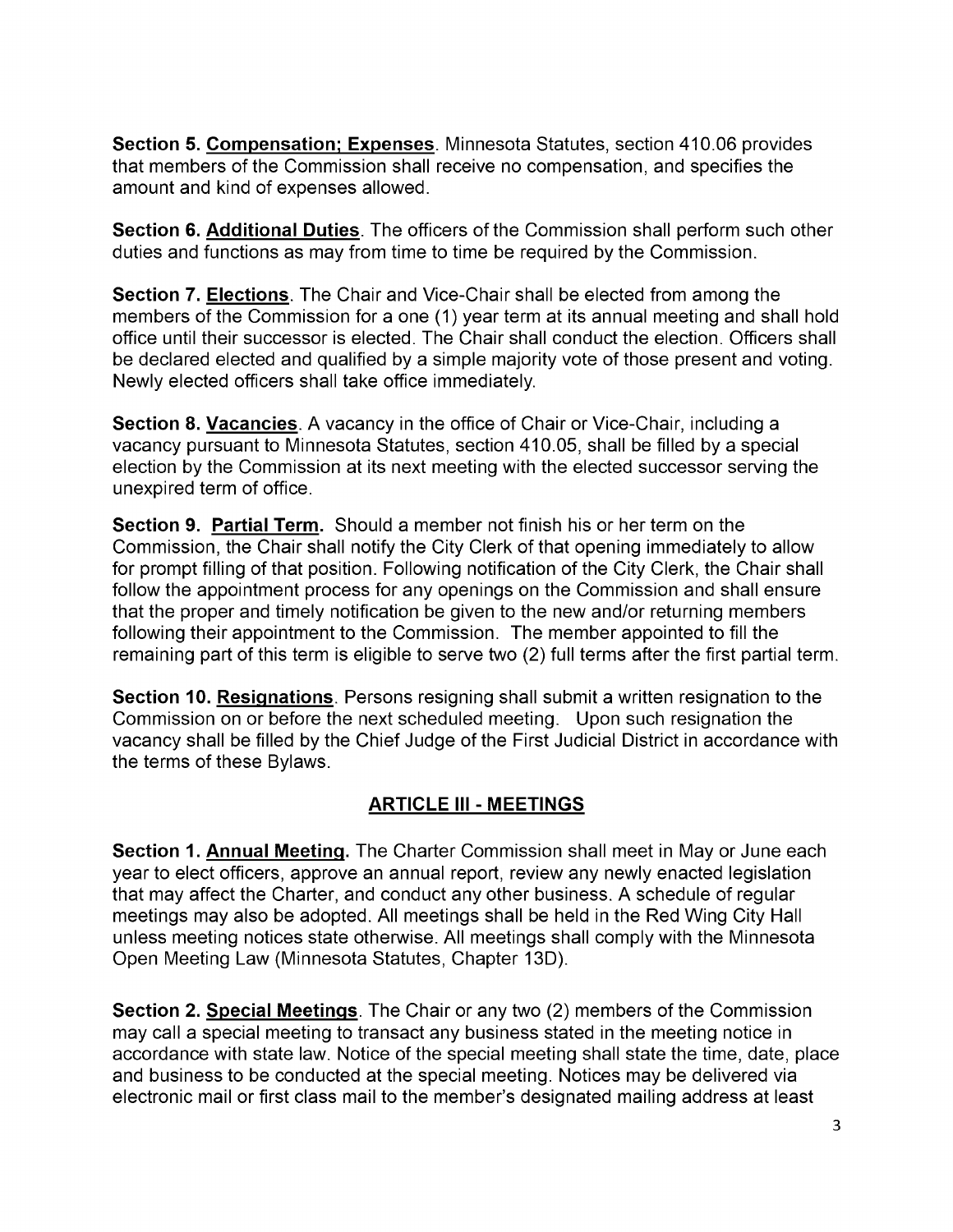three (3) working days prior to the special meeting. The business to be considered at special meetings shall be limited to that stated in the meeting notice.

Section 3. Quorum. The powers of the Commission shall be vested in the members thereof. A majority of qualified members shall constitute a quorum for the purpose of conducting the Commission's business and exercising its powers and for all other purposes, but a smaller number of members may adjourn from time to time.

Section 4. Order of Business. The Commission may use the following order of business at its meetings:

- 1. Call to Order
- 2. Pledge of Allegiance
- 3. Motion to Excuse Absent Commission Members
- 4. Approval of Agenda
- 5. Approval of Prior Meeting's Minutes
- 6. Public Comment Period
- 7. Unfinished Business
- 8. New Business
- 9. Set Date for Next Meeting
- 10. Adjournment

The business of a special meeting shall be limited to the stated purpose of the special meeting.

The rules contained in the current edition of Robert's Rules of Order Newly Revised shall govern the Charter Commission in all cases where they are applicable and in which they are not inconsistent with these bylaws, any special rules of order the Charter Commission may adopt, or statute.

Section 5. Manner of Voting. The voting on all questions coming before the Commission shall be recorded in the minutes. The votes on resolutions, unless unanimous, shall state the number of "ayes" and "nays" and "abstentions". When a quorum is in attendance, action may be taken by the Commission upon a vote of the majority of the members present unless another provision of these by-laws specifically states otherwise.

**Section 6. Committees**. The Commission may establish and appoint committees. Each committee must designate a Chair.

## Article IV - Amendments

Section 1. Amendment Procedure. The Commission Bylaws may be amended by a resolution, made in writing, and adopted by two-thirds of the duly appointed members of the Commission. The Secretary shall number each amendment, note the date of adoption, and have it posted publicly online.